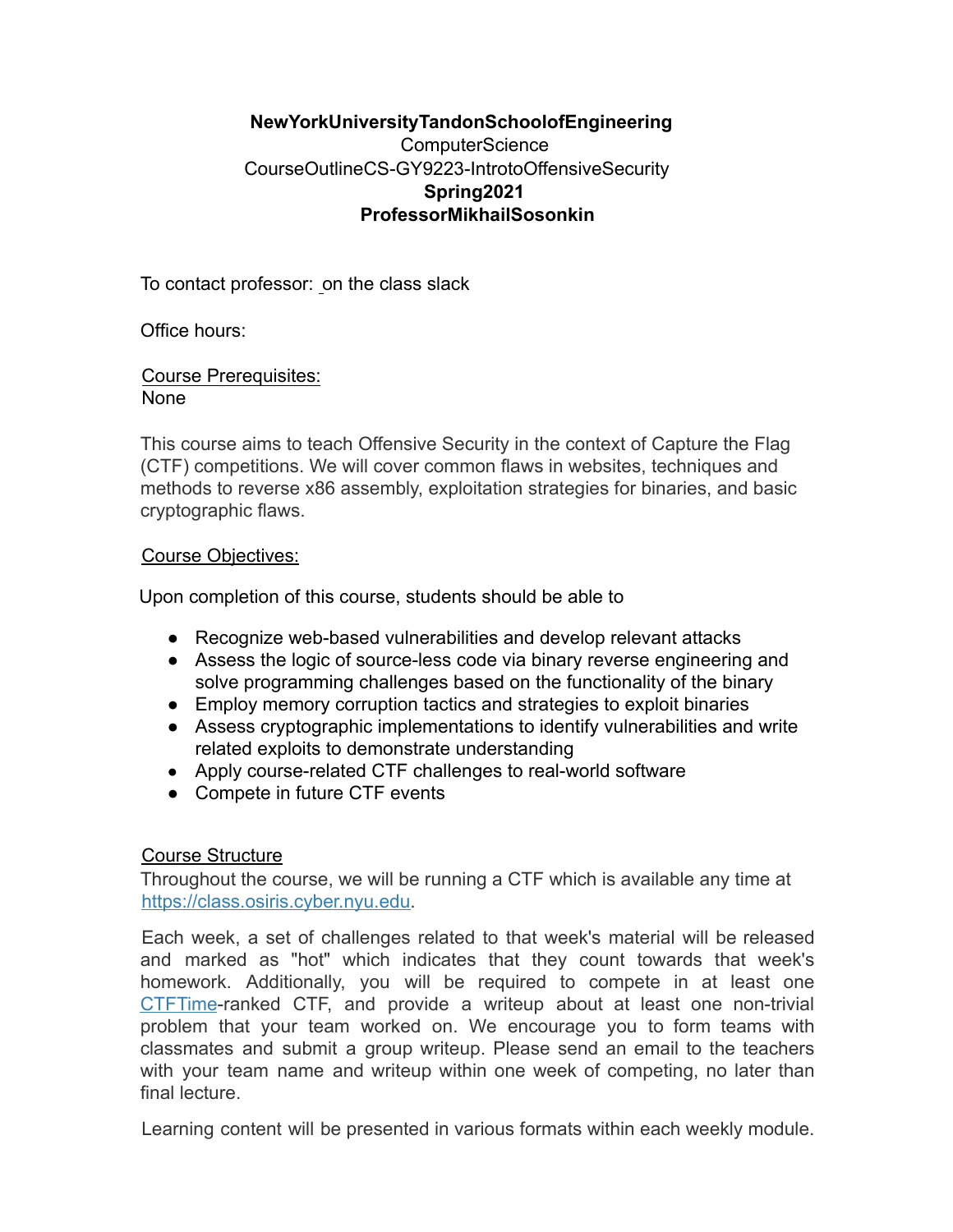Content will include introduction videos, industry interviews, interactive learning modules, and live sessions via Zoom with your teaching assistants and/or professor. They will begin with discussing the homework assignment that was just completed (to include solving it live if time provides), as well as discuss the content for the upcoming challenges. There will be slides distributed at the start of the class.

The midterm and final will have the same structure as other weeks, but will be more complex and cumulative. For instance, the midterm will encompass all previous sections, include more challenges and more points, as well as more time to complete. In past classes, this means that there are 4 challenges for a total of 1000 points (600 points required for passing), and 2 weeks to accomplish.

The final will be similar: it will be one very large challenge that will require multiple exploits to accomplish. The final will be considered optional and will replace one other week's homework if accomplished.

Additional extra credit opportunities (replace a week's grade) may occur at the discretion of the professor. In past classes, this is typically limited to the final and one other opportunity, both of which are quite complex. (Read: it makes more sense to not need to use the extra credit and just accomplish each as it comes).

### Grade Calculation

Weekly grading will be based on the number of points you score in the CTF each week. If you score at least 300 CTF points in the week, you will receive credit for that week's homework. Points will be tallied for hot challenges at the beginning of class one week after it is assigned. Past challenges will continue to be available for the entire semester, and we recommend that you solve as many of them as you can.

The final grade will be calculated as follows:

- Homework will be worth 90% of your final grade.
- CTF participation & writeup will be worth 10% of your final grade, however this is **required** . You will not pass the course if you do not compete in a CTFTime CTF.

## Course requirements

Additionally, since I am remote, I will provide office hours support in the form of zoom, or Slack interactivity. Since the majority of our discussions require technical back and forth, I've found that Slack is the most effective method of communication. We can schedule as many discussions as you need, just please be cognizant of my timing and provide me as much lead time as possible.

2

You will need a reverse-engineering toolkit during the Reverse Engineering and Binary Exploitation units of the class. We recommend Ghidra, which is free,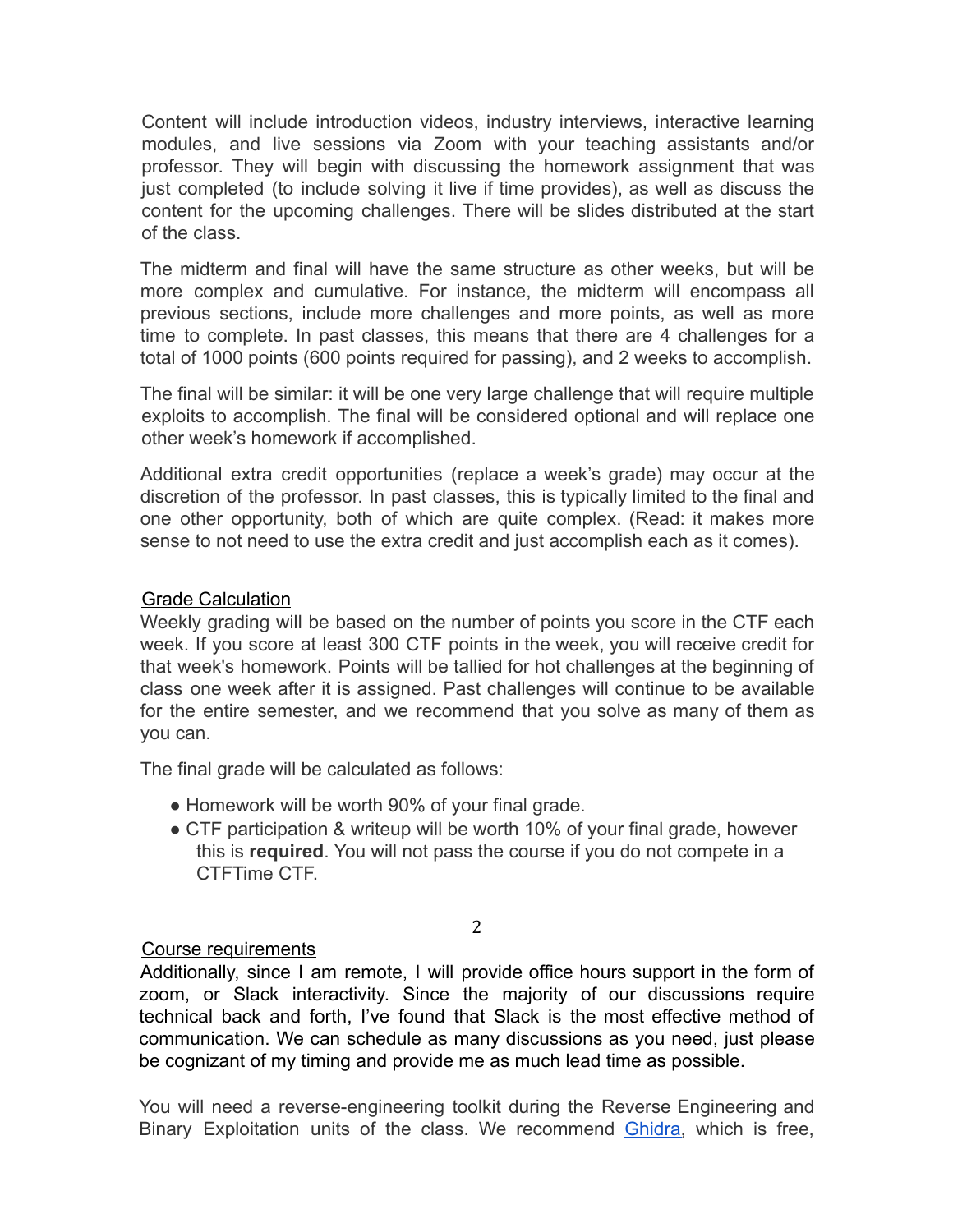cross-platform, and very effective. All other tools (radare, IDA Pro, Binary Ninja) are also allowed, and the professor will do his best to assist any students that might choose another reverse engineering tool.

We will provide a VM with many other common tools. Instructions for setting up the VM can be found at https://class.osiris.cyber.nyu.edu/vm .

While CTF is largely a team sport, we believe that all members of the team should be capable of solving problems themselves. Therefore, direct collaboration on homework problems is *not* permitted until the due date has passed.

# Readings

There is no textbook. Supplemental readings will be provided each week that will provide further discussion about the topics covered. These readings will typically be blog posts or technical articles.

# **Part I: Introduction to CTF**

- 1 29JAN Introduction
	- What is CTF
	- Syllabus overview
	- Environment/Tooling Setup
	- First simple warmup challenges (basic programming warmups) assigned

# **Part II: Web-Based Vulnerabilities (WEBVULN)**

- 2 05FEB Intro to Web-Based Vulnerabilities
	- SQL Injection
	- XML Entity Injection
	- XSS
		- Previous week CTF challenges due ; next week assigned
- 3 12FEB Additional Web-Based Vulnerabilities
	- Command Injection
	- File Inclusion
	- Serialization
		- Previous week CTF challenges due ; next week assigned

## **Part III: Reverse Engineering (RE)**

- 4 19FEB Intro to Reverse Engineering
	- Basics of assembly
		- x86 semantics
		- Techniques / Strategies
		- Debugging
			- Previous week CTF challenges due ; next week assigned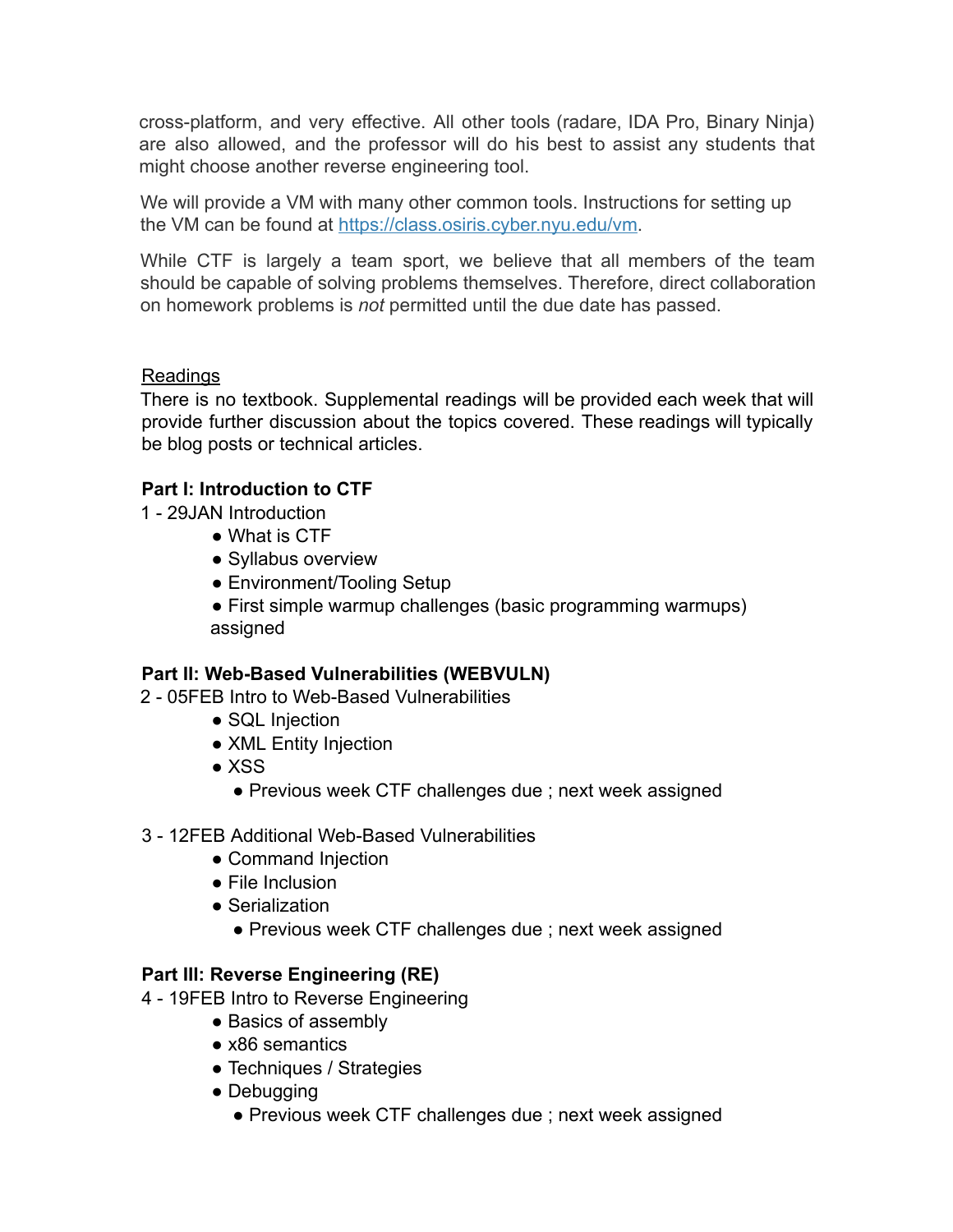- 5 26FEB Further Reverse Engineering
	- Structs
	- Symbolic Execution
		- Previous week CTF challenges due ; next week assigned

## **Part IV: Exploitation (RCE)**

- 6 04MAR Intro to Exploitation
	- Control Flow
	- Stack Overflow
		- Previous week CTF challenges due ; next week assigned
- 7 11MAR Further Exploitation
	- Structs
	- Symbolic Execution
		- Previous week CTF challenges due ; midterm assigned 4

18MAR No Classes - Spring Break (16-22MAR)

- 8 25MAR Defeating Exploit Mitigations
	- Binary layout
	- Mitigations and bypasses
	- Return-Oriented Programming
	- Midterm due ; next week assigned
- 9 01APR Introduction to Heap Exploitation
	- Heap basics
		- Previous week CTF challenges due ; next week assigned
- 10 08APR Further Heap Exploitation
	- More complex heap primitives and exploitation
		- Previous week CTF challenges due ; next week assigned

## **Part IV: Cryptography (CRYPTO)**

- 11 15APR Introduction to Cryptanalysis
	- Frequency analysis
	- $\bullet$  XOR
		- Previous week CTF challenges due ; next week assigned
- 12 22APR Further Cryptanalysis
	- Block ciphers
	- Common RSA attacks/mistakes
	- Padding oracle attacks
	- Hash-length extension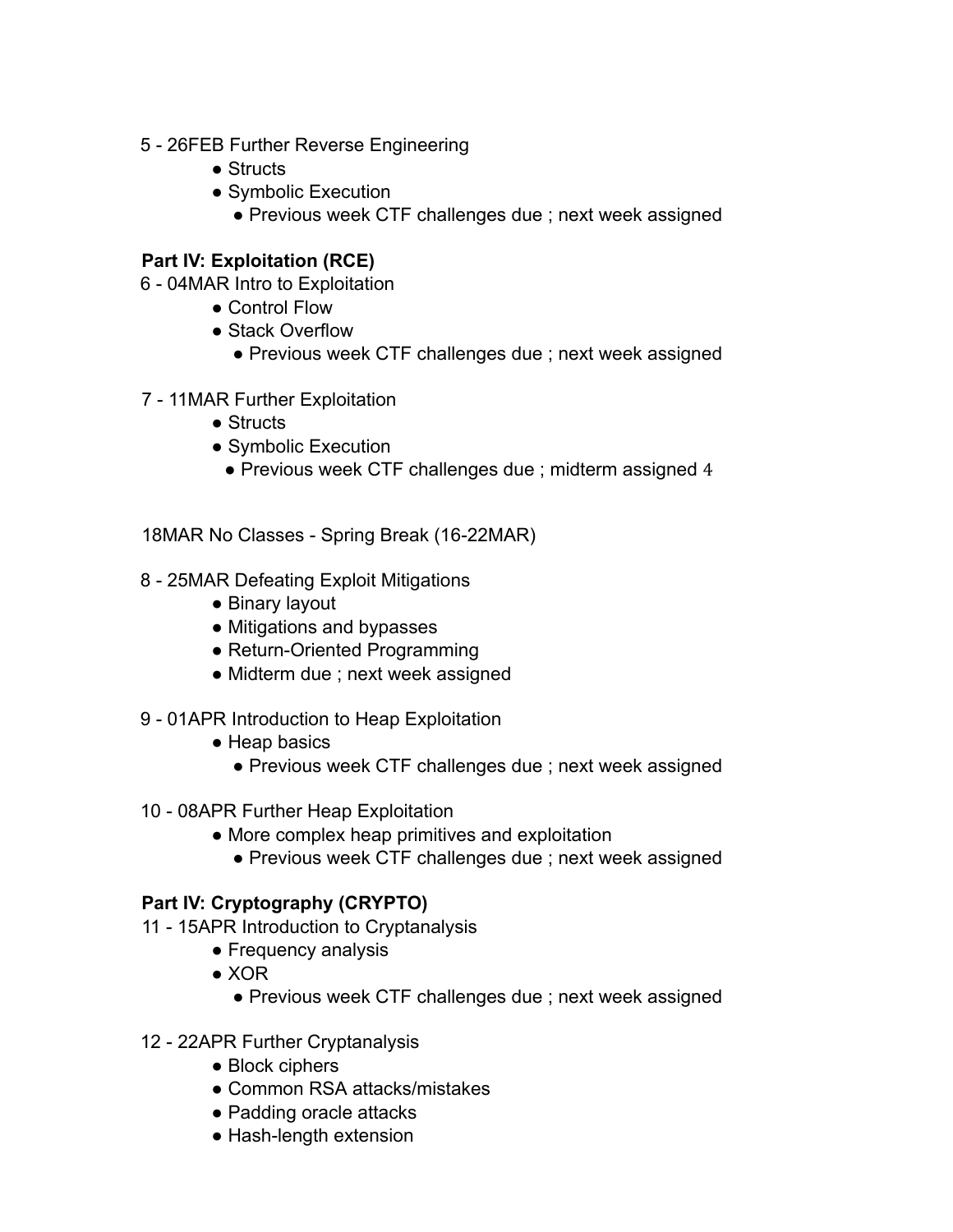- Previous week CTF challenges due ; next week assigned
- 13 29APR Special Topic
	- TBD based on class voting
	- Final exam assigned
- 14 06MAY Final Exam Topic Discussion
	- CTF Participation and Write-up Deadline
	- asd

## **13MAY Final Assignment Due**

### **Moses Center Statement of Disability**

If you are a student with a disability who is requesting accommodations, please contact New York University's Moses Center for Students with Disabilities (CSD) at 212-998-4980 or mosescsd@nyu.edu . You must be registered with CSD to receive accommodations. Information about the Moses Center can be found at www.nyu.edu/csd . The Moses Center is located at 726 Broadway on the 3rd floor.

### **NYU School of Engineering Policies and Procedures on Academic Misconduct – complete Student Code of Conduct here**

- A. Introduction: The School of Engineering encourages academic excellence in an environment that promotes honesty, integrity, and fairness, and students at the School of Engineering are expected to exhibit those qualities in their academic work. It is through the process of submitting their own work and receiving honest feedback on that work that students may progress academically. Any act of academic dishonesty is seen as an attack upon the School and will not be tolerated. Furthermore, those who breach the School's rules on academic integrity will be sanctioned under this Policy. Students are responsible for familiarizing themselves with the School's Policy on Academic Misconduct.
- B. Definition: Academic dishonesty may include misrepresentation, deception, dishonesty, or any act of falsification committed by a student to influence a grade or other academic evaluation. Academic dishonesty also includes intentionally damaging the academic work of others or assisting other students in acts of dishonesty. Common examples of academically dishonest behavior include, but are not limited to, the following:
	- 1. Cheating: intentionally using or attempting to use unauthorized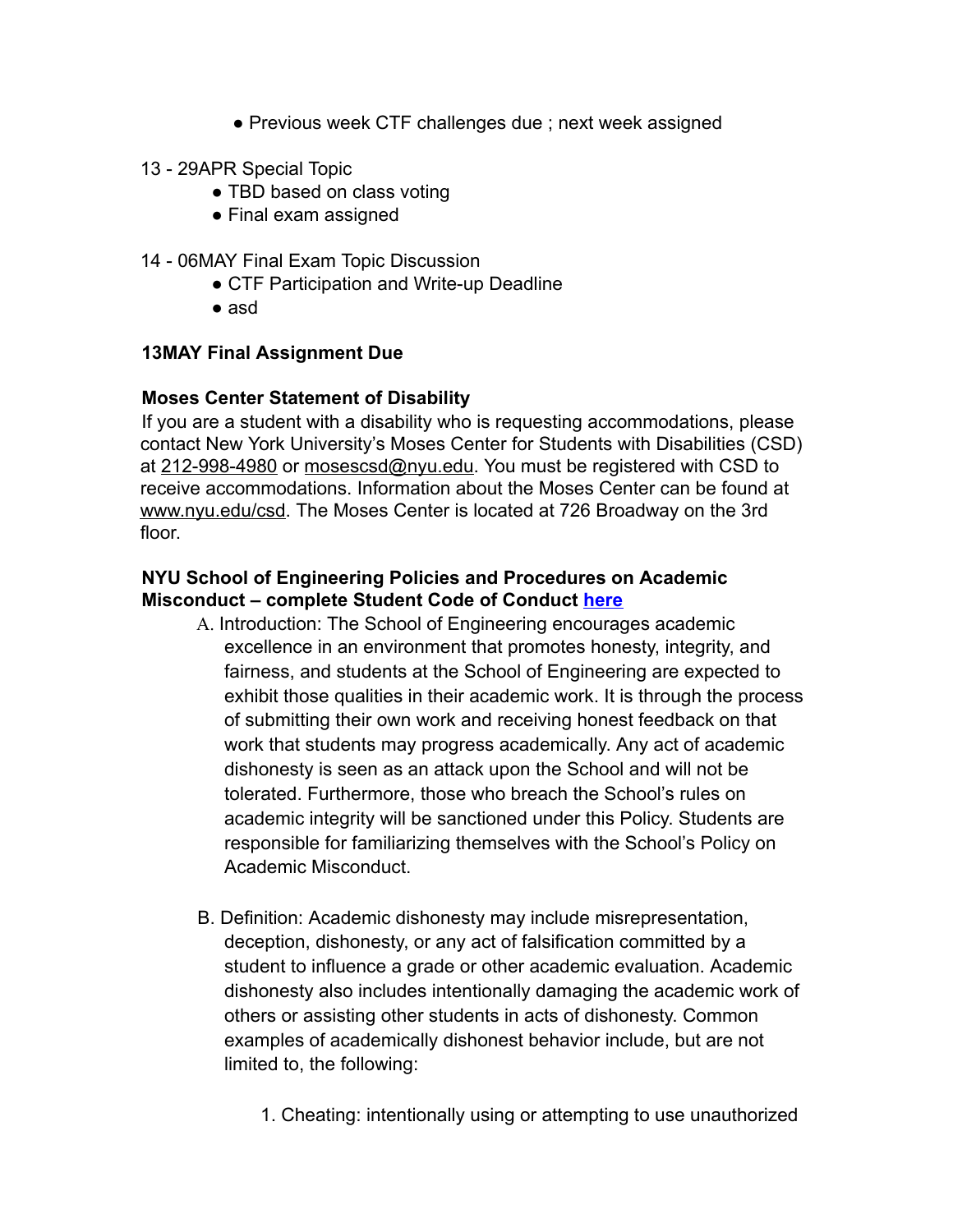- notes, books, electronic media, or electronic communications in an exam; talking with fellow students or looking at another person's work during an exam; submitting work prepared in advance for an in-class examination; having someone take an exam for you or taking an exam for someone else; violating other rules governing the administration of examinations.
- 2. Fabrication: including but not limited to, falsifying experimental data and/or citations.
- 3. Plagiarism: intentionally or knowingly representing the words or ideas of another as one's own in any academic exercise; failure to attribute direct quotations, paraphrases, or borrowed facts or information.
- 4. Unauthorized collaboration: working together on work meant to be done individually.
- 5. Duplicating work: presenting for grading the same work for more than one project or in more than one class, unless express and prior permission has been received from the course instructor(s) or research adviser involved.
- 6. Forgery: altering any academic document, including, but not limited to, academic records, admissions materials, or medical excuses.

# **NYU School of Engineering Policies and Procedures on Excused Absences – complete policy here**

- A. Introduction: An absence can be excused if you have missed no more than **10 days of school** . If an illness or special circumstance has caused you to miss more than two weeks of school, please refer to the section labeled Medical Leave of Absence.
- B. Students may request special accommodations for an absence to be excused in the following cases:
	- 1. Medical reasons
	- 2. Death in immediate family
	- 3. Personal qualified emergencies (documentation must be provided)
	- 4. Religious Expression or Practice

Deanna Rayment, deanna.rayment@nyu.edu, is the Coordinator of Student Advocacy, Compliance and Student Affairs and handles excused absences. She is located in 5 MTC, LC240C and can assist you should it become necessary. **NYU School of Engineering Academic Calendar – complete list here.** The